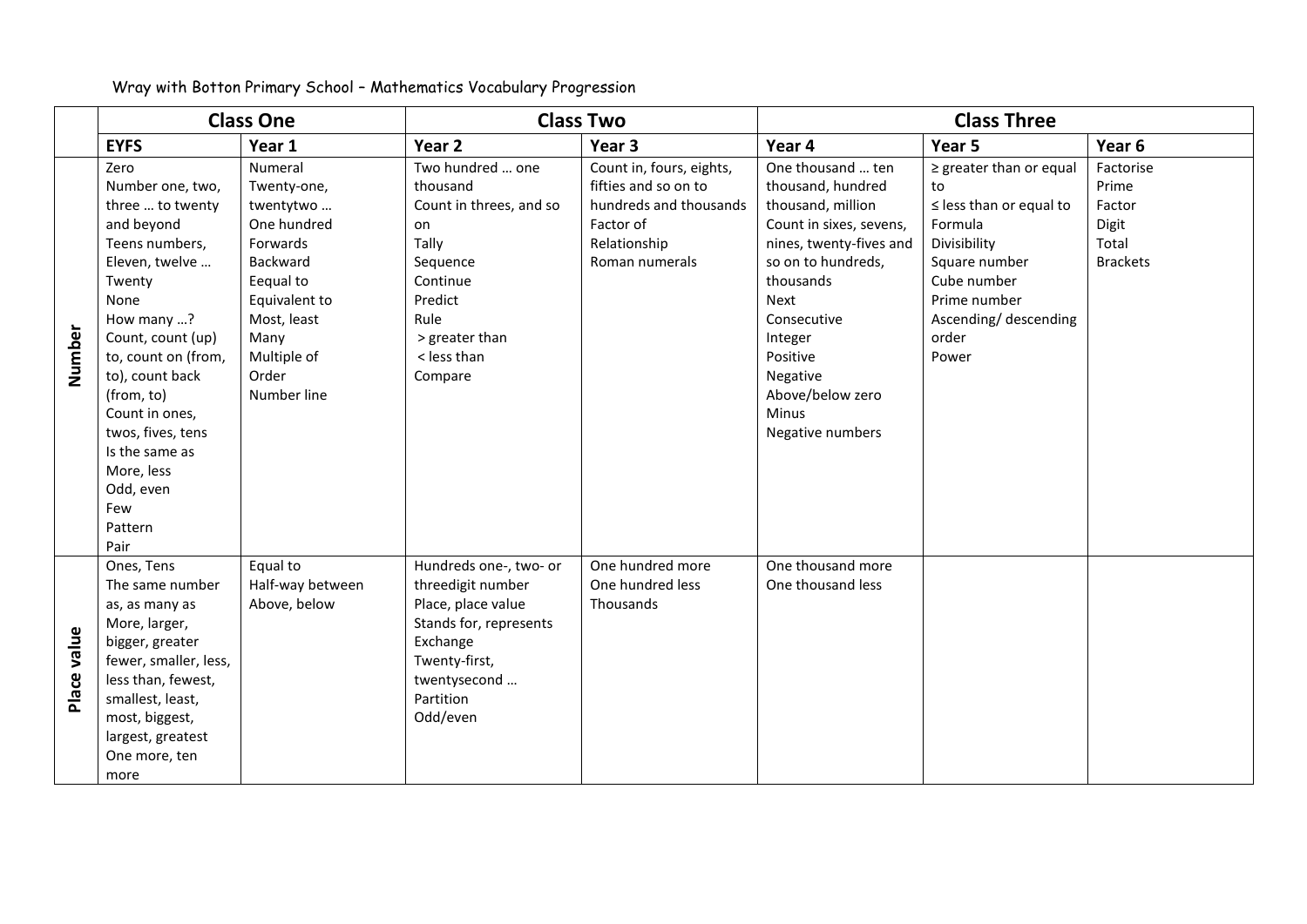|              | One less, ten less   |                     |                  |                          |                      |                       |                 |
|--------------|----------------------|---------------------|------------------|--------------------------|----------------------|-----------------------|-----------------|
|              | Compare, order       |                     |                  |                          |                      |                       |                 |
|              | Size                 |                     |                  |                          |                      |                       |                 |
|              | First, second,       |                     |                  |                          |                      |                       |                 |
|              | third twentieth      |                     |                  |                          |                      |                       |                 |
|              | Last, last but one   |                     |                  |                          |                      |                       |                 |
|              | Before, after, next, |                     |                  |                          |                      |                       |                 |
|              | between              |                     |                  |                          |                      |                       |                 |
|              | Guess how many       | Roughly             | Exact, exactly   | Approximate,             | Round to the nearest | Round to the nearest  |                 |
|              | ?                    |                     |                  | approximately            | thousand             | ten thousand          |                 |
|              | Estimate             |                     |                  | Round, nearest, round to |                      |                       |                 |
|              | Nearly               |                     |                  | the nearest ten, hundred |                      |                       |                 |
|              | Close to             |                     |                  | Round up, round down     |                      |                       |                 |
| Estimating   | About the same as    |                     |                  |                          |                      |                       |                 |
|              | Just over, just      |                     |                  |                          |                      |                       |                 |
|              | under                |                     |                  |                          |                      |                       |                 |
|              | Too many, too few    |                     |                  |                          |                      |                       |                 |
|              | Enough, not          |                     |                  |                          |                      |                       |                 |
|              | enough               |                     |                  |                          |                      |                       |                 |
|              | Add, more, and,      | Addition            | One hundred more | Hundreds boundary        | Thousands            | Ones boundary, tenths | <b>Brackets</b> |
|              | make, sum, total,    | Plus                | One hundred less | Increase                 | Hundreds             | boundary              | <b>BIDMAS</b>   |
|              | altogether           | Near                | Number facts     | Vertical                 |                      | Decimal places        |                 |
|              | Double               | Double              | Tens boundary    | Carry                    |                      | Decimal point         |                 |
|              | One more, two        | Half, halve         | Sum              | Expanded                 |                      | Tenths, hundredths,   |                 |
|              | more  ten more       | Subtract            | Tens, ones       | Compact                  |                      | thousandths           |                 |
| subtraction  | How many more to     | Equals/equal to     | Partition        | Exchang                  |                      |                       |                 |
|              | make ?               | Is the same as      | Column           | Decrease                 |                      |                       |                 |
|              | How many more is     | Most/least          | Difference       | Hundreds                 |                      |                       |                 |
|              | than ?               | Count on/count back | Strategy         | Value                    |                      |                       |                 |
|              | How much more is     | Number bonds/pairs  | Inverse          | Digit                    |                      |                       |                 |
| Addition and | ?                    | Missing number      |                  |                          |                      |                       |                 |
|              | Take away how        | Number line         |                  |                          |                      |                       |                 |
|              | many are left/left   | Minus               |                  |                          |                      |                       |                 |
|              | over?                | Leaves              |                  |                          |                      |                       |                 |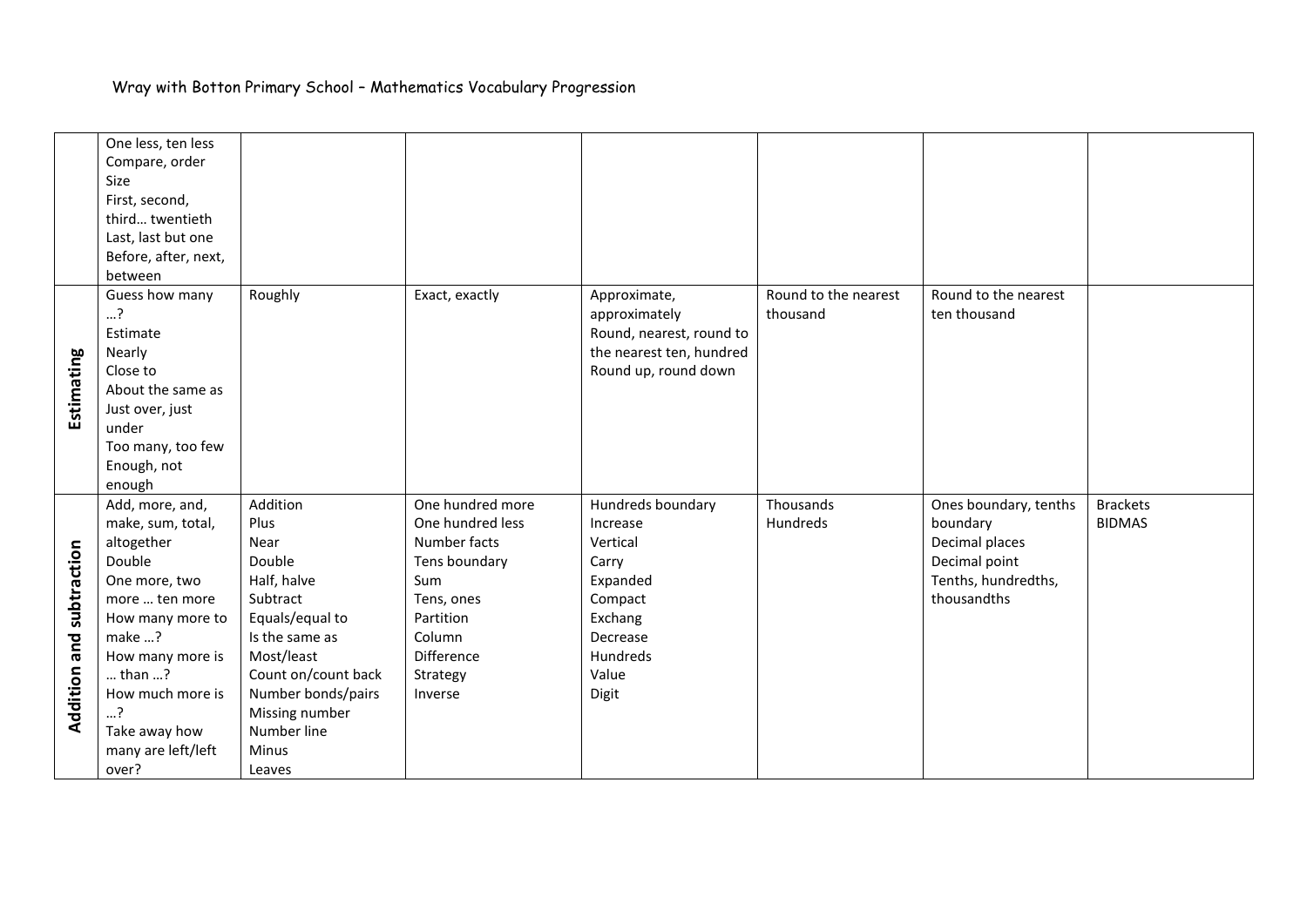|                             | How many have       |                  |                                     |                |                  |                  |                   |
|-----------------------------|---------------------|------------------|-------------------------------------|----------------|------------------|------------------|-------------------|
|                             | gone?               |                  |                                     |                |                  |                  |                   |
|                             | One less, two less, |                  |                                     |                |                  |                  |                   |
|                             | ten less            |                  |                                     |                |                  |                  |                   |
|                             | How many fewer is   |                  |                                     |                |                  |                  |                   |
|                             | $$ than $$ ?        |                  |                                     |                |                  |                  |                   |
|                             | How much less is    |                  |                                     |                |                  |                  |                   |
|                             | ?                   |                  |                                     |                |                  |                  |                   |
|                             | Difference between  |                  |                                     |                |                  |                  |                   |
|                             | Sharing/share       | Multiplication   | Groups of                           | Product        | Square, squared  | Integer          | Tenths/hundredths |
|                             | Doubling            | Multiply         | Times once, twice, three            | Remainder      | Cube, cubed      | Decimal          | <b>Brackets</b>   |
|                             | Halving             | Multiple         | times  ten times                    | Value          | Divisible by     | Short/long       | <b>BIDMAS</b>     |
|                             | Number patterns     | Division         | Repeated addition                   | Ten, ones      | Factor/factor    | multiplication   |                   |
|                             | One each, two each  | Dividing         | Divide, divided by,                 | Grid method    | Pair             | Quotient         |                   |
|                             |                     | Grouping/groups/ | divided into                        | Partition      | Distributive law | Prime number     |                   |
|                             |                     | groups of        | Share, share equally                | Carry          |                  | Prime factors    |                   |
|                             |                     | Array            | Left, left over                     | Short division |                  | Composite number |                   |
|                             |                     | Lots of          | One each, two each,                 | Inverse        |                  | Common factors   |                   |
|                             |                     | Times            | three each  ten each                |                |                  |                  |                   |
|                             |                     | Altogether       | Group in pairs, threes              |                |                  |                  |                   |
|                             |                     | Equally          | tens equal groups of<br>Row, column |                |                  |                  |                   |
|                             |                     |                  | Multiplication table                |                |                  |                  |                   |
|                             |                     |                  | Multiplication fact,                |                |                  |                  |                   |
|                             |                     |                  | division fact                       |                |                  |                  |                   |
| Multiplication and division |                     |                  | Multiplied by                       |                |                  |                  |                   |
|                             |                     |                  | Commutative                         |                |                  |                  |                   |
|                             |                     |                  | Sets of                             |                |                  |                  |                   |
|                             |                     |                  | <b>Times</b>                        |                |                  |                  |                   |
|                             |                     |                  | As big as                           |                |                  |                  |                   |
|                             |                     |                  | Division                            |                |                  |                  |                   |
|                             |                     |                  | Number line                         |                |                  |                  |                   |
|                             |                     |                  |                                     |                |                  |                  |                   |
|                             |                     |                  |                                     |                |                  |                  |                   |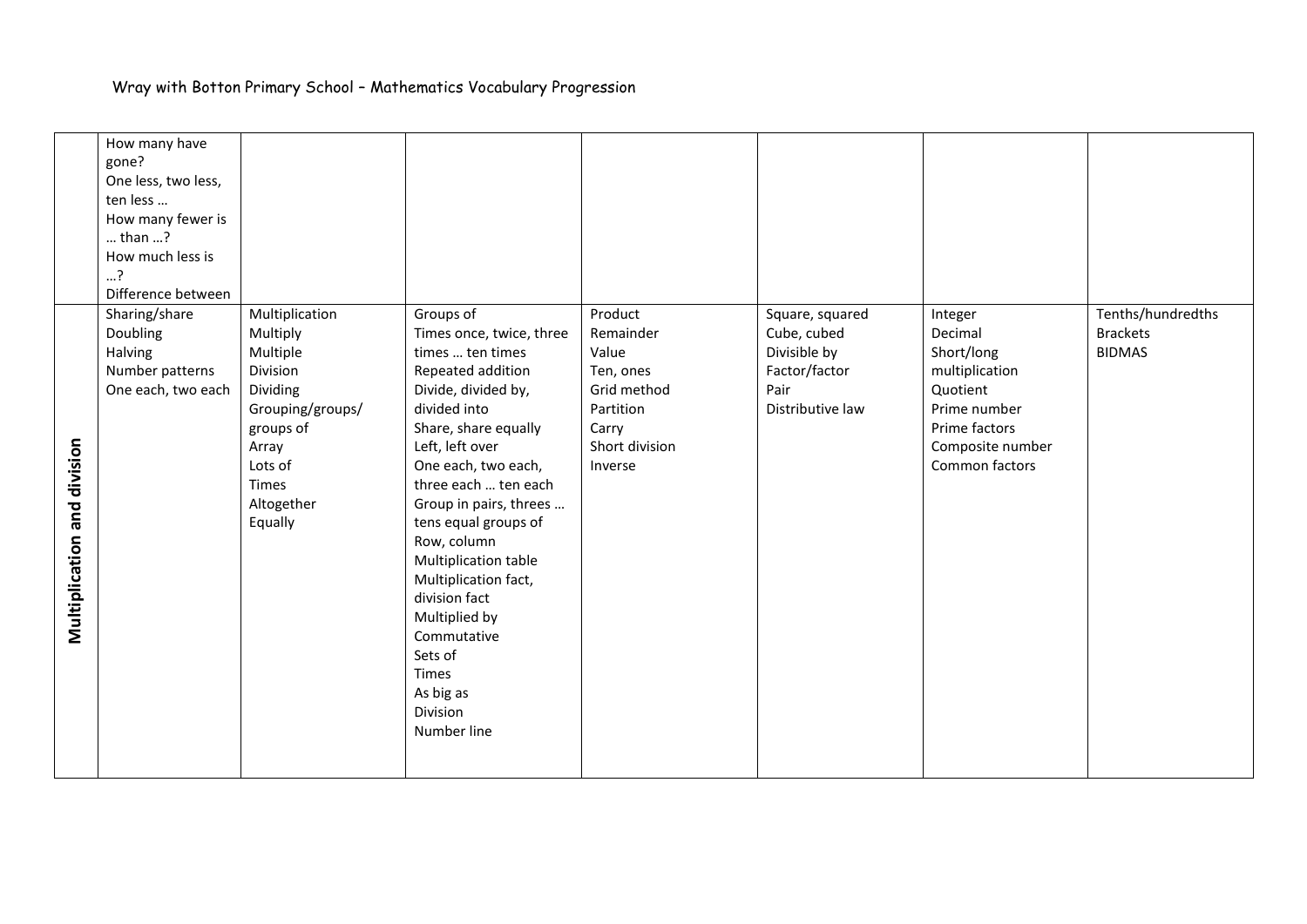| Fractions (inc decimals and %) | Parts of a whole<br>Half<br>Quarter                                                                                                                                                       | Fraction<br>Equal part<br>Equal grouping<br>Equal sharing<br>One of two equal parts<br>One of four equal parts<br>Quarter | <b>Equivalent fraction</b><br>Mixed number<br>Numerator,<br>denominator<br>Two halves<br>Two quarters<br>Three quarters<br>One third<br>Two thirds<br>One of three equal parts | Fifths, sixths, sevenths,<br>eighths, tenths                                    | Hundredths decimal,<br>decimal fraction,<br>decimal point, decimal<br>place, decimal<br>Equivalent<br>Proportion unit<br>fraction/non unit<br>Fraction scaling | Proper/improper<br>fraction<br>Mixed number fraction<br>Equivalent, reduced to,<br>cancel thousand ths in<br>every, for every<br>percentage, per cent,<br>% | Ratio Algebra -<br>Formulae Equation<br>Unknown Variable<br>Algebraically nth term |
|--------------------------------|-------------------------------------------------------------------------------------------------------------------------------------------------------------------------------------------|---------------------------------------------------------------------------------------------------------------------------|--------------------------------------------------------------------------------------------------------------------------------------------------------------------------------|---------------------------------------------------------------------------------|----------------------------------------------------------------------------------------------------------------------------------------------------------------|-------------------------------------------------------------------------------------------------------------------------------------------------------------|------------------------------------------------------------------------------------|
| Measurement                    | Measure<br>Size<br>Compare<br>Guess, estimate<br>Enough, not<br>enough<br>Too much, too little<br>Too many, too few<br>Nearly, close to,<br>about the same as<br>Just over, just<br>under | Measurement<br>Roughly                                                                                                    | Measuring scale                                                                                                                                                                | Division<br>Approximately                                                       | Unit, standard unit<br>Metric unit<br>Convert                                                                                                                  | Imperial unit                                                                                                                                               |                                                                                    |
| Length                         | Metre<br>Length, height,<br>width, depth<br>long, short, tall<br>high, low wide,<br>narrow thick, thin<br>longer, shorter,<br>taller, higher                                              | Centimetre<br>Ruler<br>Metre stick<br>Double/half                                                                         | Further, furthest<br>Tape measure<br>Centimetre                                                                                                                                | Millimetre, kilometre,<br>mile distance apart<br>Between  to  from<br>Perimeter | <b>Breadth</b><br>Edge, area, covers<br>Square centimetre<br>(cm2)                                                                                             | Square metre (m2),<br>Square millimetre<br>(mm2) inch, feet,<br>foot                                                                                        | Yard<br>Circumference                                                              |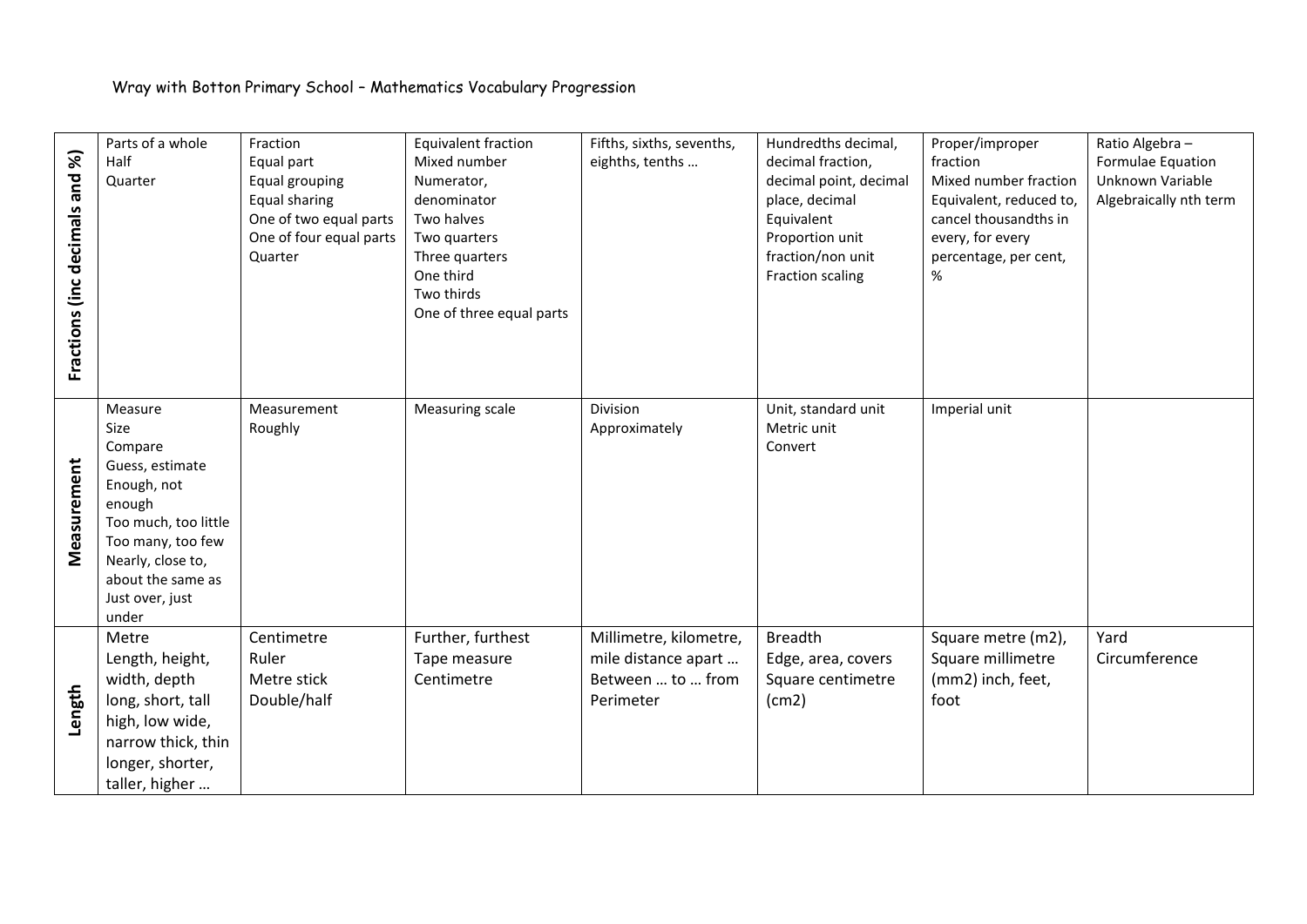|              | and so on                    |                   |             |            |                                       |              |                     |
|--------------|------------------------------|-------------------|-------------|------------|---------------------------------------|--------------|---------------------|
|              | Longest, shortest,           |                   |             |            |                                       |              |                     |
|              | tallest, highest             |                   |             |            |                                       |              |                     |
|              | and so on                    |                   |             |            |                                       |              |                     |
|              | Far, near, close             |                   |             |            |                                       |              |                     |
|              | Weigh, weighs,               | Kilogram, half    | Gram        |            | Mass: big, bigger,                    | Pint, gallon | Tonne, pound, ounce |
|              | balances                     | kilogram          |             |            | small, smaller                        |              |                     |
|              | Heavy, light                 | Mass              |             |            | Weight: heavy/light,                  |              |                     |
|              | Heavier than,                |                   |             |            | heavier/lighter,<br>heaviest/lightest |              |                     |
|              | lighter than                 |                   |             |            |                                       |              |                     |
| Weight       | Heaviest, lightest<br>Scales |                   |             |            |                                       |              |                     |
|              |                              |                   |             |            |                                       |              |                     |
|              |                              |                   |             |            |                                       |              |                     |
|              |                              |                   |             |            |                                       |              |                     |
|              |                              |                   |             |            |                                       |              |                     |
|              |                              |                   |             |            |                                       |              |                     |
|              | Full, empty, half            | Litre, half litre | Millilitre  |            | Measuring cylinder                    |              | Centilitre          |
|              | full                         | Capacity          | Contains    |            |                                       |              | Cubic               |
| Capacity and | Holds                        | Volume            |             |            |                                       |              | centimetres(cm3),   |
|              | Container                    | More than         |             |            |                                       |              | cubic metres (m3),  |
|              |                              | Less than         |             |            |                                       |              | cubic millimetres   |
|              |                              | Quarter full      |             |            |                                       |              | (mm3), cubic        |
|              |                              |                   |             |            |                                       |              | kilometres (km3)    |
|              |                              |                   | Temperature | Centigrade |                                       |              |                     |
|              |                              |                   | Degree      |            |                                       |              |                     |
|              |                              |                   |             |            |                                       |              |                     |
|              |                              |                   |             |            |                                       |              |                     |
| Temperature  |                              |                   |             |            |                                       |              |                     |
|              |                              |                   |             |            |                                       |              |                     |
|              |                              |                   |             |            |                                       |              |                     |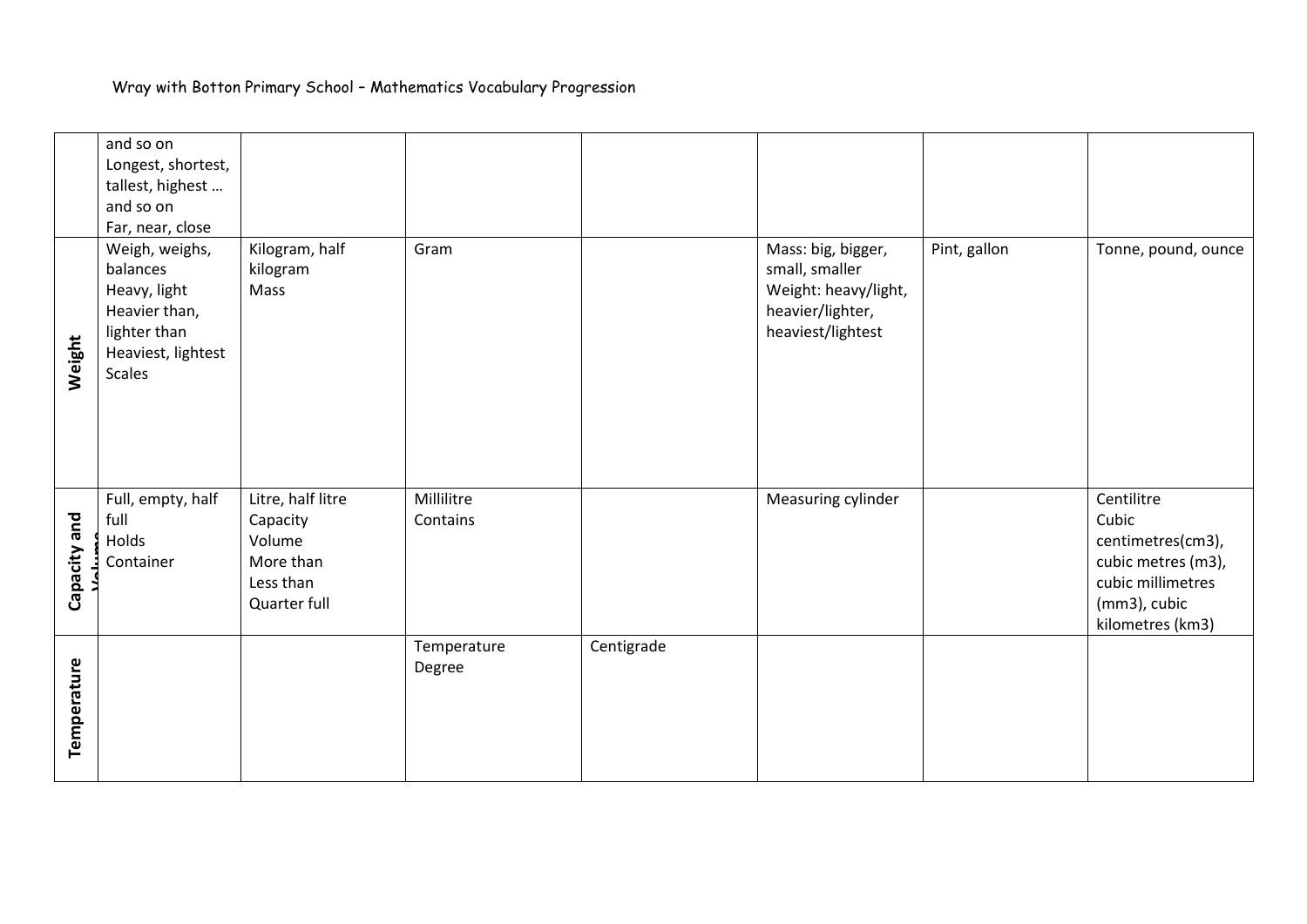|       | Time               | Months of the year    | Fortnight             | Century             | Leap year,         |          | <b>Greenwich Mean</b> |
|-------|--------------------|-----------------------|-----------------------|---------------------|--------------------|----------|-----------------------|
|       | Days of the week,  | (January, February    | 5, 10, 15  minutes    | Calendar            | millennium         |          | Time, British         |
|       | Monday, Tuesday    | )                     | past                  | Earliest, latest    | Noon               |          | Summer Time,          |
|       | day, week          | Seasons: spring,      | Digital/analogue      | am, pm              | Date of birth      |          | International         |
|       | Birthday, holiday  | summer, autumn,       | clock/watch, timer    | Roman numerals      | Timetable, arrive, |          | Date                  |
|       | Morning,           | winter                | Seconds               | 12-hour clock time, | depart             |          | Line                  |
|       | afternoon,         | Weekend, month,       | Quarter past, quarter | 24-hour clock time  |                    |          |                       |
|       | evening, night     | year                  | to, hour hand, minute | Analogue/Digital    |                    |          |                       |
|       | Bedtime, dinner    | Earlier, later        | hand                  |                     |                    |          |                       |
|       | time, playtime     | First, midnight, date |                       |                     |                    |          |                       |
|       | Today, yesterday,  | How long ago? how     |                       |                     |                    |          |                       |
|       | tomorrow           | long will it be to ?  |                       |                     |                    |          |                       |
|       | Before, after      | how long will it take |                       |                     |                    |          |                       |
| Time  | Next, last now,    | to ? how often?       |                       |                     |                    |          |                       |
|       | soon, early, late  | Always, never, often, |                       |                     |                    |          |                       |
|       | Quick, quicker,    | sometimes, usually    |                       |                     |                    |          |                       |
|       | quickest, quickly  | once, twice, half     |                       |                     |                    |          |                       |
|       | Slow, slower,      | past, hours, minutes  |                       |                     |                    |          |                       |
|       | slowest, slowly    |                       |                       |                     |                    |          |                       |
|       | Old, older, oldest |                       |                       |                     |                    |          |                       |
|       | New, newer,        |                       |                       |                     |                    |          |                       |
|       | newest             |                       |                       |                     |                    |          |                       |
|       | Takes longer,      |                       |                       |                     |                    |          |                       |
|       | takes less time    |                       |                       |                     |                    |          |                       |
|       | Hour, o'clock      |                       |                       |                     |                    |          |                       |
|       | Clock, watch,      |                       |                       |                     |                    |          |                       |
|       | hands              |                       |                       |                     |                    |          |                       |
|       | Mone               | Change                | Bought                |                     |                    | Discount | Profit                |
|       | Coin               | Dear, costs more      | Sell                  |                     |                    | Currency | Loss                  |
| Money | Penny, pence,      | Cheap, costs less,    | Value                 |                     |                    |          |                       |
|       | pound              | cheaper               |                       |                     |                    |          |                       |
|       | Price, cost        |                       |                       |                     |                    |          |                       |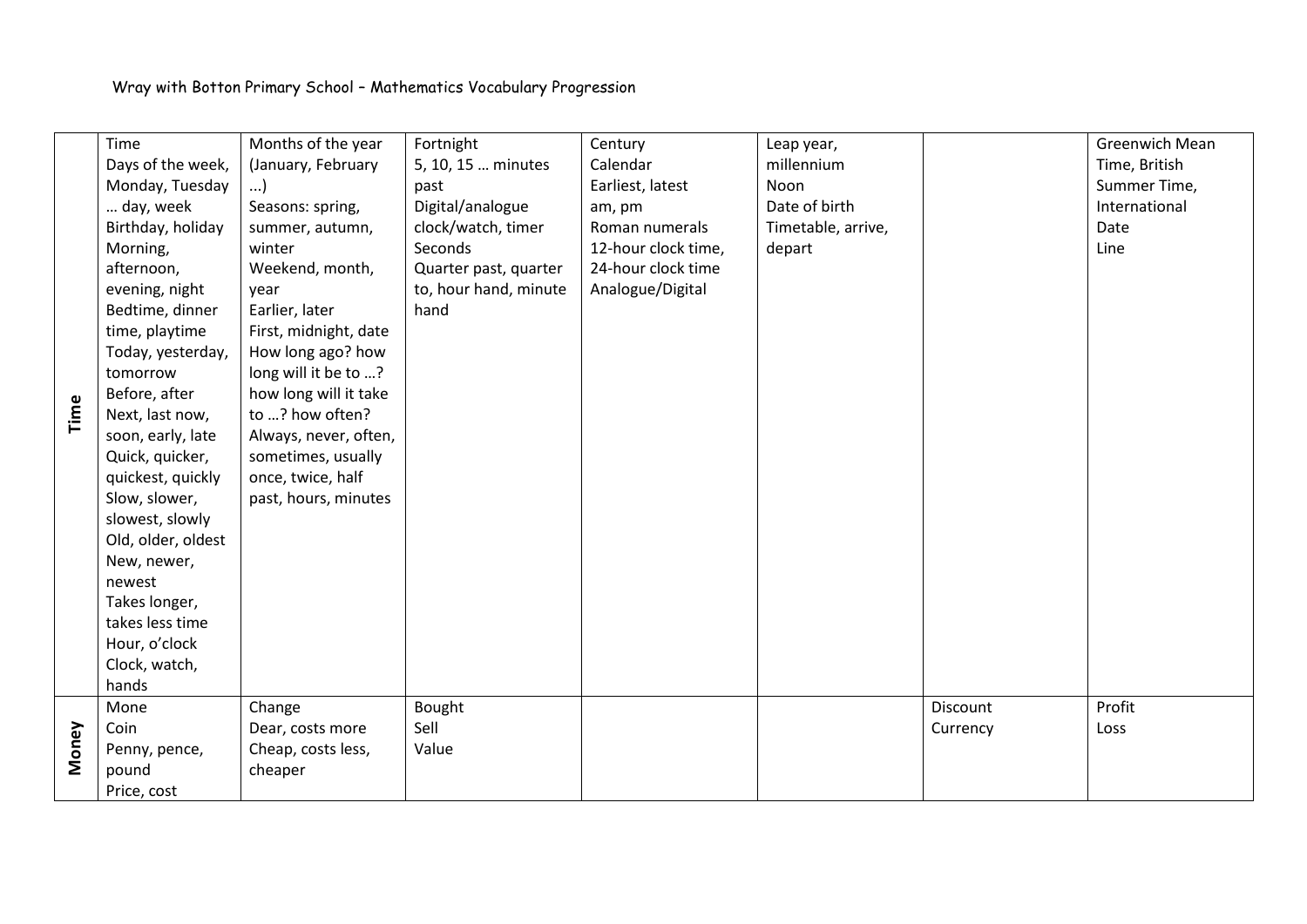|                     | Buy, sell          | Costs the same as   |               |               |                       |                      |                      |
|---------------------|--------------------|---------------------|---------------|---------------|-----------------------|----------------------|----------------------|
|                     | Spend, spent       | How much ? how      |               |               |                       |                      |                      |
|                     | Pay                | many?               |               |               |                       |                      |                      |
|                     |                    | Total               |               |               |                       |                      |                      |
|                     | Shape, pattern     | Symmetry            | Surface       | Perimeter     | Line                  | Radius, diameter     | Circumference,       |
|                     | Flat               | Symmetrical pattern | Line symmetry |               | Construct, sketch     | Congruent            | concentric, arc net, |
|                     | Curved, straight   |                     |               |               | Centre angle, right-  | Axis of              | open, closed         |
|                     | Round              |                     |               |               | angled base, square-  | Symmetry, reflective | Intersecting,        |
|                     | Hollow, solid      |                     |               |               | based                 | symmetry             | intersection plane   |
|                     | Sort               |                     |               |               | Reflect, reflection   | Reflex               |                      |
|                     | Make, build, draw  |                     |               |               | Regular, irregular    | Angle                |                      |
|                     | Size               |                     |               |               | Acute, obtuse         |                      |                      |
| Properties of shape | Bigger, larger,    |                     |               |               | Area                  |                      |                      |
|                     | smaller            |                     |               |               |                       |                      |                      |
|                     | Symmetrical        |                     |               |               |                       |                      |                      |
|                     | pattern,           |                     |               |               |                       |                      |                      |
|                     | Repeating pattern  |                     |               |               |                       |                      |                      |
|                     | Match              |                     |               |               |                       |                      |                      |
|                     | Corner, side       | Point, pointed      | Rectangular   | Pentagonal    | 2-D, twodimensional   | x-axis, y-axis,      | kite                 |
|                     | Rectangle          |                     | Circular      | Hexagonal     | Oblong                | quadrant             |                      |
|                     | (including square) |                     | Triangular    | Octagonal     | Rectilinear           |                      |                      |
|                     | Circle             |                     | Pentagon      | Quadrilateral | Equilateral triangle, |                      |                      |
|                     | Triangle           |                     | Hexagon       | Right-angled  | isosceles triangle,   |                      |                      |
| shape               |                    |                     | Octagon       | Parallel      | scalene triangle      |                      |                      |
|                     |                    |                     |               | Perpendicular | Heptagon              |                      |                      |
| 20                  |                    |                     |               |               | Parallelogram         |                      |                      |
|                     |                    |                     |               |               | Rhombus               |                      |                      |
|                     |                    |                     |               |               | Trapezium             |                      |                      |
|                     |                    |                     |               |               | Polygon               |                      |                      |
|                     |                    |                     |               |               | Area                  |                      |                      |
|                     |                    |                     |               |               |                       |                      |                      |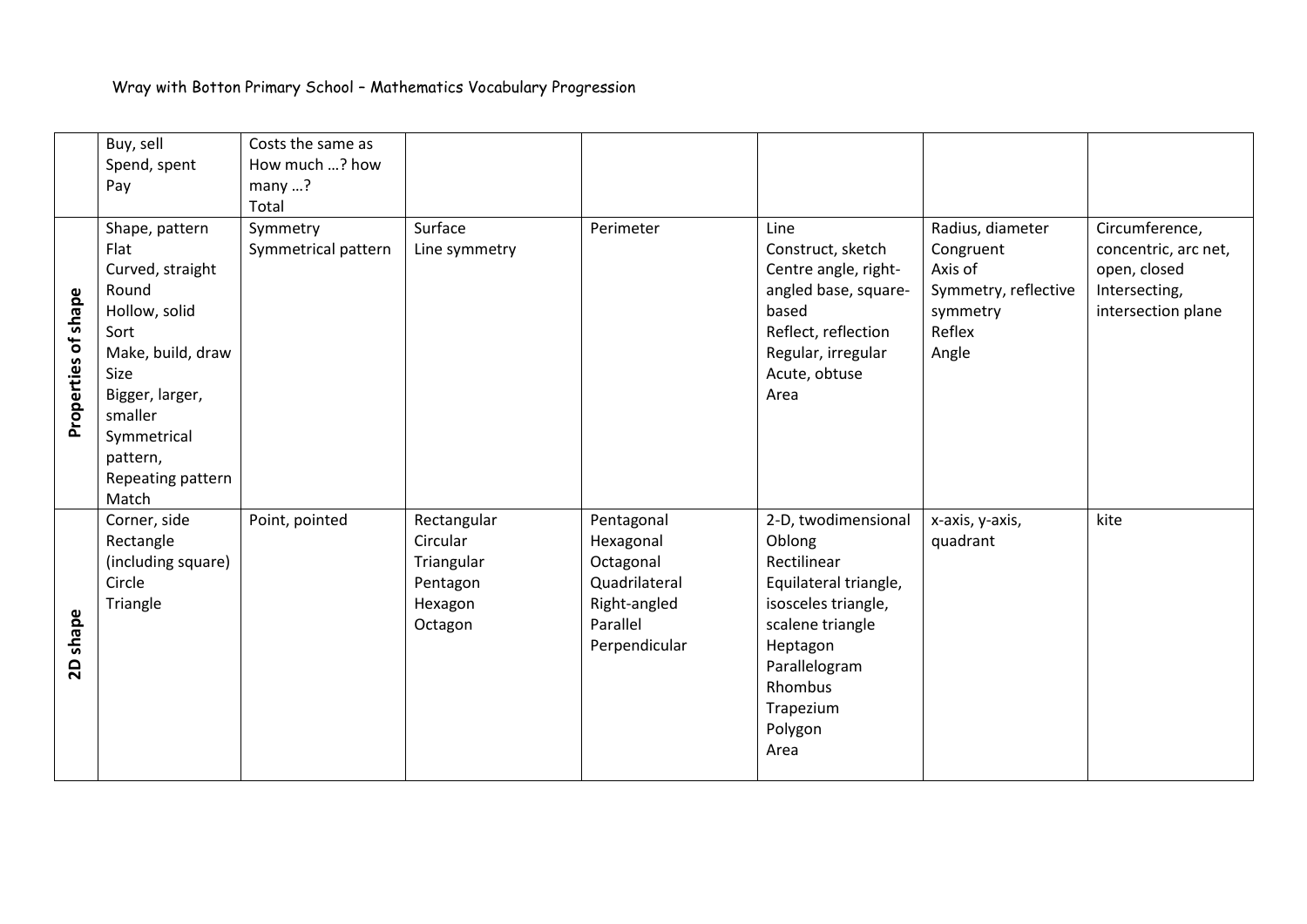| shape<br>3 <sup>o</sup> | face, edge,<br>vertex, vertices<br>cube pyramid<br>sphere cone                                                                                                                                                                                                                                                                                             | Cuboid cylinder                                                       |                                                                                                        | Hemisphere prism,<br>triangular prism                                                                                                         | $3-D,$<br>threedimensional<br><b>Spherical Cylindrical</b><br>Tetrahedron<br>polyhedron                                                                                                                                                     | octahedron | Dodecahedron net,<br>open, closed |
|-------------------------|------------------------------------------------------------------------------------------------------------------------------------------------------------------------------------------------------------------------------------------------------------------------------------------------------------------------------------------------------------|-----------------------------------------------------------------------|--------------------------------------------------------------------------------------------------------|-----------------------------------------------------------------------------------------------------------------------------------------------|---------------------------------------------------------------------------------------------------------------------------------------------------------------------------------------------------------------------------------------------|------------|-----------------------------------|
| Position and Direction  | Position<br>Over, under<br>Above, below<br>Top, bottom, side<br>On, in outside,<br>inside<br>Around<br>In front, behind<br>Front, back<br>Beside, next to<br>Opposite, apart<br>Between, middle,<br>edge<br>Corner<br>Direction, left,<br>right, up, down<br>Forwards,<br>backwards,<br>sideways, across<br>Next to, close,<br>near, far along,<br>through | Underneath<br>Centre<br>Journey<br>Quarter turn<br>Three-quarter turn | Route higher, lower<br>Clockwise,<br>anticlockwise<br>Right angle<br>Straight line<br>Rotation<br>Turn | Compass point<br>North, south, east,<br>west, N, S, E, W<br>Horizontal, vertical,<br>diagonal<br>Angle  is a<br>greater/smaller angle<br>than | North-east,<br>northwest, south-<br>east, south-west, NE,<br>NW, SE, SW<br>Translate, translation<br>Rotate, rotation<br>Degree<br>Reflection<br>Ruler, set square<br>Angle measurer,<br>Compass<br>Quadrant<br>Co-ordinate Plot,<br>points | Protractor |                                   |